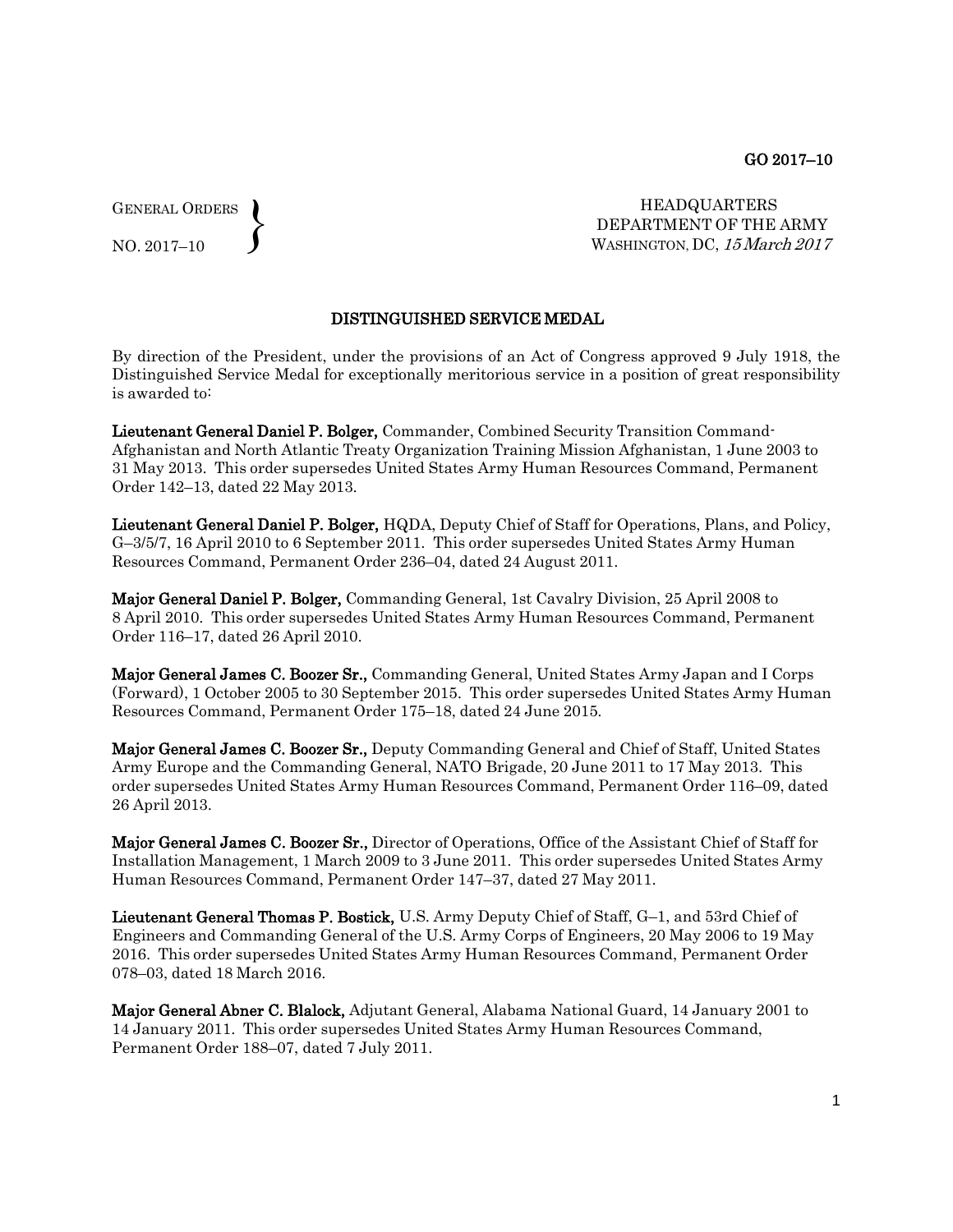## GO 2017–10

Major General Mark S. Bowman, Director for Architecture, Operations, Networks and Space Directorate, 5 October 2009 to 12 January 2012. This order supersedes United States Army Human Resources Command, Permanent Order 003–01, dated 3 January 2012.

Major General Robert T. Bray, Adjutant General and Commanding General Rhode Island National Guard, 30 June 2001 to 30 June 2011. This order supersedes United States Army Human Resources Command, Permanent Order 203–01, 22 July 2011.

Major General Joseph A. Brendler, Chief of Staff and Director, Plans, Policies, and Partnerships, United States Cyber Command, 31 March 2014 to 30 November 2016. This order supersedes United States Army Human Resources Command, Permanent Order 243–05, dated 30 August 2016.

Major General Maria L. Britt, Commanding General, Georgia Army National Guard, 21 February 2008 to 30 September 2011. This order supersedes United States Army Human Resources Command, Permanent Order 273–02, dated 30 September 2013.

Brigadier General Michael E. Bobeck, Special Assistant to the Director, Army National Guard, 13 May 2013 to 28 February 2015. This order supersedes United States Army Human Resources Command, Permanent Order 077–04, dated 18 March 2015.

Brigadier General Lewis M. Boone, Director, United States Army Physical Disability Agency, 8 June 2003 to 31 July 2013. This order supersedes United States Army Human Resources Command, Permanent Order 042–07, dated 22 May 2013.

Brigadier General Ronald M. Bouchard, Deputy Chief of Staff, G–6, Headquarters, United States Army Forces Command, 1 January 2001 to 31 December 2010. This order supersedes United States Army Human Resources Command, Permanent Order 279–01, dated 6 January 2010.

Brigadier General Brian J. Bowers, Assistant Chief of Staff, G–5/Host Nation Affairs, Eighth United States Army, 1 December 1998 to 25 June 2011. This order supersedes United States Army Human Resources Command, Permanent Order 137–32, dated 17 May 2011.

Colonel Dale K. Block, Commander, Dilorenzo Tricare Health Clinic, United States Army Medical Command, 1 December 1974 to 10 August 2012. This order supersedes United States Army Human Resources Command, Permanent Order 243–16, dated 30 August 2012.

Colonel Judith A. Bock, Army Nurse Corps Branch Proponency Officer, 1 November 2006 to 1 November 2016. This order supersedes United States Army Human Resources Command, Permanent Order 236–03, dated 23 August 2016.

Colonel James W. Boles, Deputy Veterinary Corps Chief, 1 June 2006 to 31 May 2016. This order supersedes United States Army Human Resources Command, Permanent Order 077–05, dated 17 March 2016.

Colonel Stephen T. Boston, Chief, Colonels Requirements, Senior Leader Development Office, Office of the Chief of Staff, Army, 1 August 2001 to 31 July 2011. This order supersedes United States Army Human Resources Command, Permanent Order 019–07, dated 19 January 2011.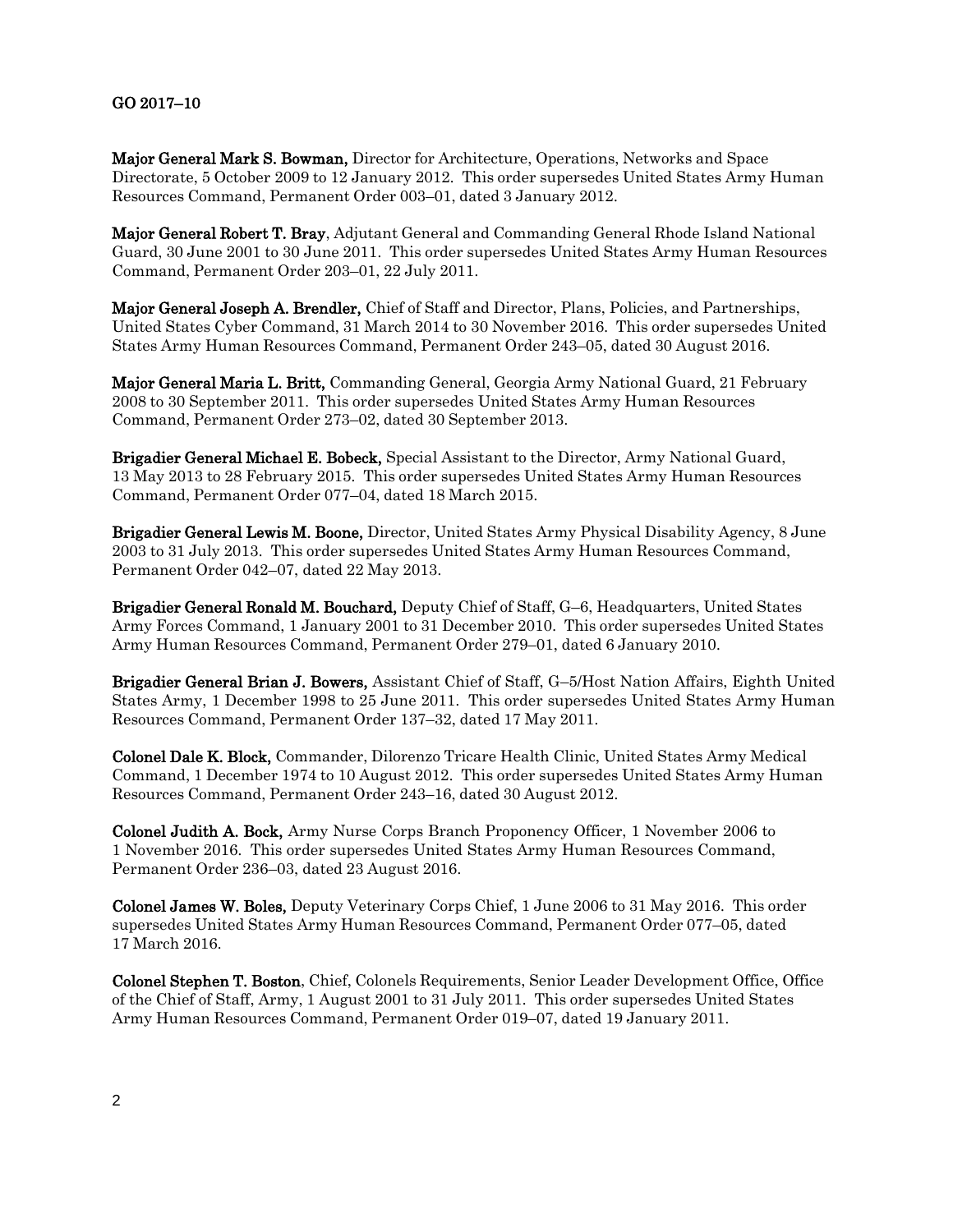Colonel Gregory L. Bowman, Secretary of the Army's Legislative Counsel, Attorney, and Strategic Military Law/Policy Advisor, 1 May 2006 to 30 April 2016. This order supersedes United States Army Human Resources Command, Permanent Order 287–11, dated 14 October 2015.

Colonel Richard F. Bowyer, Division Chief, Fires Division, Force Development Directorate, 1 September 2003 to 31 August 2013. This order supersedes United States Army Human Resources Command, Permanent Order 156–01, dated 5 June 2013.

Colonel Stephen E. Braverman, Director, Program Analysis and Evaluation, United States Army Medical Command and Office of the Army Surgeon General, Defense Health Headquarters, 1 October 2006 to 30 September 2016. This order supersedes United States Army Human Resources Command, Permanent Order 179–07, dated 27 June 2016.

Colonel Paul W. Bricker, Chief, Senate Liaison Division, Office of the Chief of Legislative Liaison, 1 January 2003 to 31 December 2012. This order supersedes United States Army Human Resources Command, Permanent Order 222–05, dated 9 August 2012.

Colonel Jasey B. Briley, Deputy Director of Intelligence, United States Forces–Iraq and G2, XVIII Airborne Corps, 1 June 2002 to 31 May 2012. This order supersedes United States Army Human Resources Command, Permanent Order 044–11, dated 13 February 2012.

Colonel Thomas H. Brittain, Deputy Director of Operations for the Assistant Chief of Staff for Installation Management, 1 June 2006 to 1 June 2016. This order supersedes United States Army Human Resources Command, Permanent Order 120–13, dated 29 April 2016.

Command Sergeant Major Roger P. Blackwood, Command Sergeant Major, United States Army Cyber Command, 30 September 2003 to 30 September 2013. This order supersedes United States Army Human Resources Command, Permanent Order 086–02, dated 27 March 2013.

Command Sergeant Major Stephen D. Blake, Command Sergeant Major, United States Army Sustainment Command, 1 June 2002 to 31 May 2012. This order supersedes United States Army Human Resources Command, Permanent Order 012–12, dated 12 January 2012.

Command Sergeant Major Michael I. Bobb, Command Sergeant Major, United States Army Operational Test Command. This order supersedes United States Army Human Resources Command, Permanent Order 069–02, dated 9 March 2012.

Command Sergeant Major Ralph A. C. Borja, Command Sergeant Major, United States Army Space and Missile Defense Command/Army Forces Strategic Command, 1 July 2000 to 30 June 2010. This order supersedes United States Army Human Resources Command, Permanent Order 133–02, dated 13 May 2010.

Command Sergeant Major Federico E. Boyce Jr., Command Sergeant Major, Pacific Ocean Division, United States Army Corps of Engineers, 1 July 2007 to 7 December 2015. This order supersedes United States Army Human Resources Command, Permanent Order 328–11, dated 24 November 2015.

Command Sergeant Major Kim D. Boyink, Command Sergeant Major, Deputy Chief of Staff, Operations, International Security Assistance Force, Kabul, Afghanistan, 1 May 2001 to 30 April